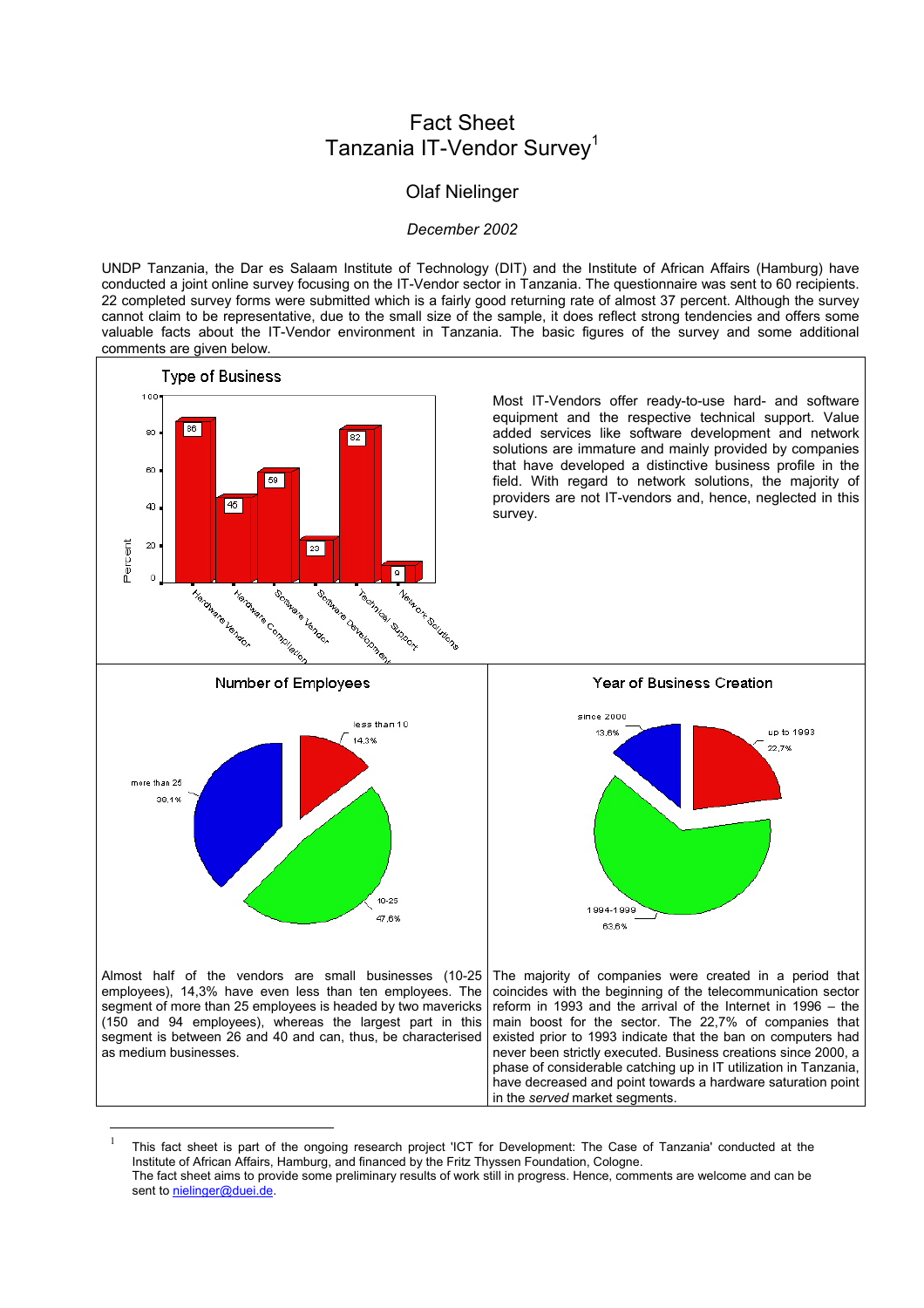

Almost 48% of the surveyed vendors have an annual turnover of less than 300.000 US\$ (1US\$ = roughly 1.000 TSh.) Hence, half of the business takes place in the small and medium segment. The other half has a turnover of more than 300.000 US\$. This considerably coincides with employment figures given above. In sum, the bigger companies perform and assess their business expectations slightly better.



The three figures mirror the good business climate and high expectations in the market. The great majority of the surveyed businesses value the general climate and their own business performance/expectations good or satisfactory. The almost identical charts 'Climate' and 'Performance' might reflect that the general sectoral assessment depends significantly on the individual performance of each company. This is clearly in contrast to the expectation chart, where almost 80% of the vendors expect better performances for the next six months. Although some responses might have been submitted as desired or expected responses, the overall bar distributions suggest an evident good or satisfactory business environment.



The customer basis is noticeably evenly distributed. If pooled into main sectors, the business sector takes the lead (37,3%), followed by the public and NGO sector (both 19,5%). Noteworthy is that the segments of local customers ('Local Corporations' (19,9%) and 'Govt./ Administration' (19,5%) present the highest values in the chart. Note: The customer basis is measured as the contribution of each customer segment to the company's annual turnover, regardless of the size of the company. Thus, the chart reflects the ratios of the respective customers but not the actual volume.